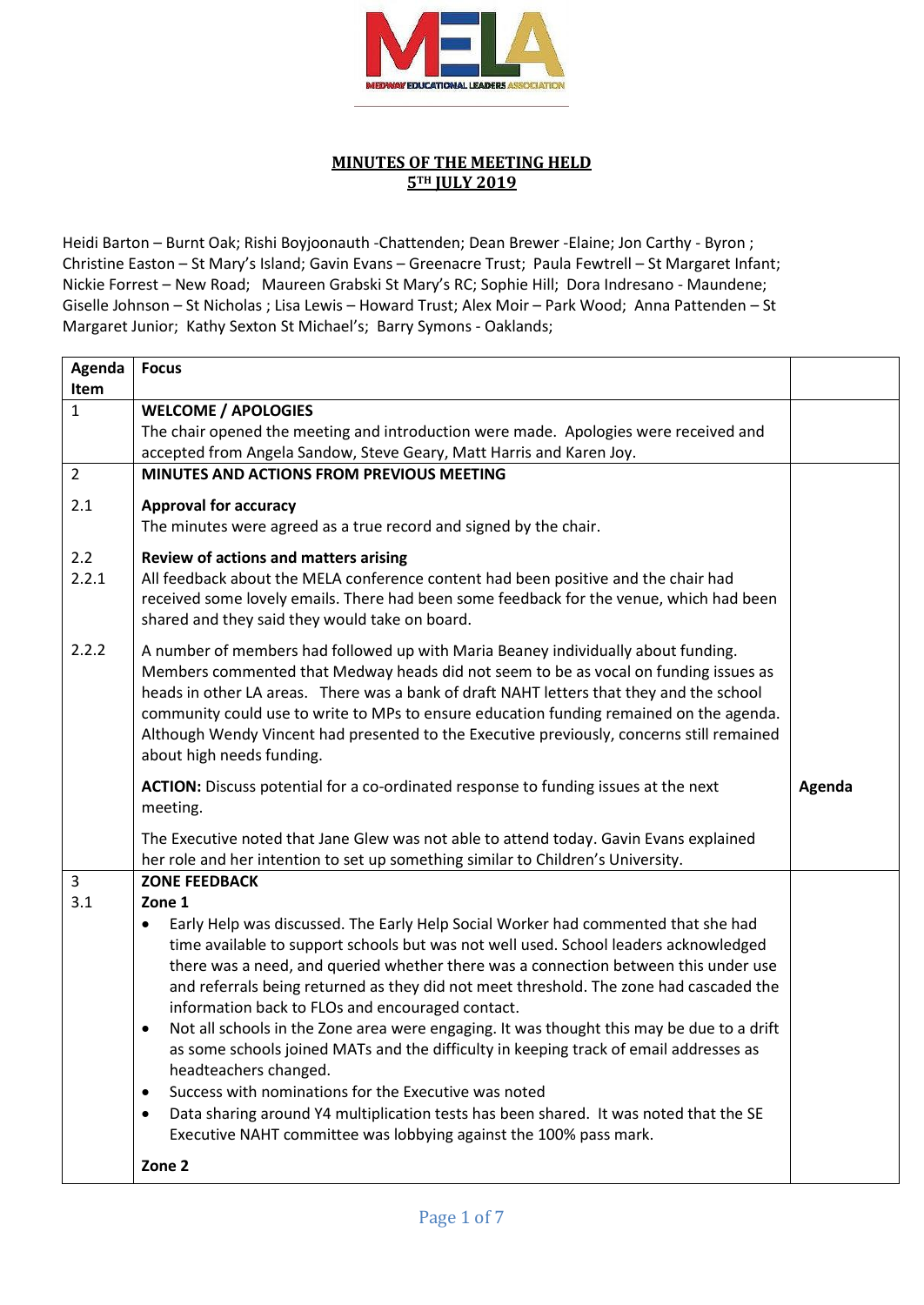

| 3.2 | There had been a high number of apologies for this meetings<br>$\bullet$<br>Ruth Wells was due to attend to complete sign off for FFT data sharing, but due to low<br>$\bullet$<br>attendance had not done so. An alternative arrangement for sign off was required<br>Caron Johnson from The Rowans had attended to update on The Beeches and feedback<br>$\bullet$<br>had subsequently been provided to her<br>Dympna Lennon and Ciaran Mc Cann had attended to speak about transition<br>$\bullet$<br>Feedback had been taken for future conferences. Adult and child wellbeing and mental<br>$\bullet$<br>health were put forward<br>Feedback from Wayfield following their recent inspection had been discussed<br>$\bullet$<br>Dora Indresano had been elected as chair and Paula Fewtrell as vice chair. There was<br>$\bullet$<br>still a vacancy for a third representative |                        |
|-----|--------------------------------------------------------------------------------------------------------------------------------------------------------------------------------------------------------------------------------------------------------------------------------------------------------------------------------------------------------------------------------------------------------------------------------------------------------------------------------------------------------------------------------------------------------------------------------------------------------------------------------------------------------------------------------------------------------------------------------------------------------------------------------------------------------------------------------------------------------------------------------------|------------------------|
| 3.3 | Zone 3<br>No meeting had taken place but the Zone had held a conference using School Forum<br>٠<br>funding that had been provided to each Zone. This had been well attended by a variety<br>of leaders. The conference was run by Clive Davis and focussed on school development<br>planning and especially on Humanities. Heads particularly needed to understand the<br>requirements of the History and Geography curriculums.<br>Dean Brewer had been elected as Zone chair, Rishi Boyjoonauth as vice chair and Karen<br>$\bullet$<br>Joy as the third representative.                                                                                                                                                                                                                                                                                                           |                        |
| 3.4 | Zone 4.<br>Mandy Gage had attended regarding transition<br>$\bullet$<br>Caron Johnson had attended to update on The Beeches.<br>$\bullet$<br>Confirmation emails forwarded through the chair had been used as an alternative<br>$\bullet$<br>to hard copy signatures for FFT data sharing permissions.                                                                                                                                                                                                                                                                                                                                                                                                                                                                                                                                                                               |                        |
| 3.5 | Executive members noted the importance of all zone members signing up to data sharing<br>within their zone and that there were mixed messages about whether it was necessary to<br>subscribe to FFT in order to access the shared data.<br>ACTION: Kathy Sexton to check with Ruth Well as to whether subscription to FFT was<br>required in order to access shared data.                                                                                                                                                                                                                                                                                                                                                                                                                                                                                                            | Kathy<br><b>Sexton</b> |
| 4   | <b>MELA FINANCE</b>                                                                                                                                                                                                                                                                                                                                                                                                                                                                                                                                                                                                                                                                                                                                                                                                                                                                  |                        |
| 4.1 | The meeting was running ahead of schedule so the item on finance was moved up the<br>agenda.                                                                                                                                                                                                                                                                                                                                                                                                                                                                                                                                                                                                                                                                                                                                                                                         |                        |
| 4.2 | The chair reported that all invoices for presenters and venue costs for the conference had<br>been paid. Although slightly delayed, delegate invoices had been sent and payment was<br>being chased up. Feedback about the level of charge had been positive and it was expected<br>that the event would make a small profit. It was hoped that this could be used to maintain<br>a positive account balance so that it was not necessary to invoke the per pupil charge to<br>schools for membership of MELA                                                                                                                                                                                                                                                                                                                                                                        |                        |
| 4.3 | The Executive discussed who should hold the MELA finance account, noting a standing<br>agreement that it sat with the chair's school, and that at inception the criteria had been set<br>that it was a maintained school. It was queried whether this was still the case in the current<br>landscape                                                                                                                                                                                                                                                                                                                                                                                                                                                                                                                                                                                 |                        |
|     | ACTION: The chair to check with Medway whether there were any restrictions on who held<br>the funds.                                                                                                                                                                                                                                                                                                                                                                                                                                                                                                                                                                                                                                                                                                                                                                                 | <b>Heidi Barton</b>    |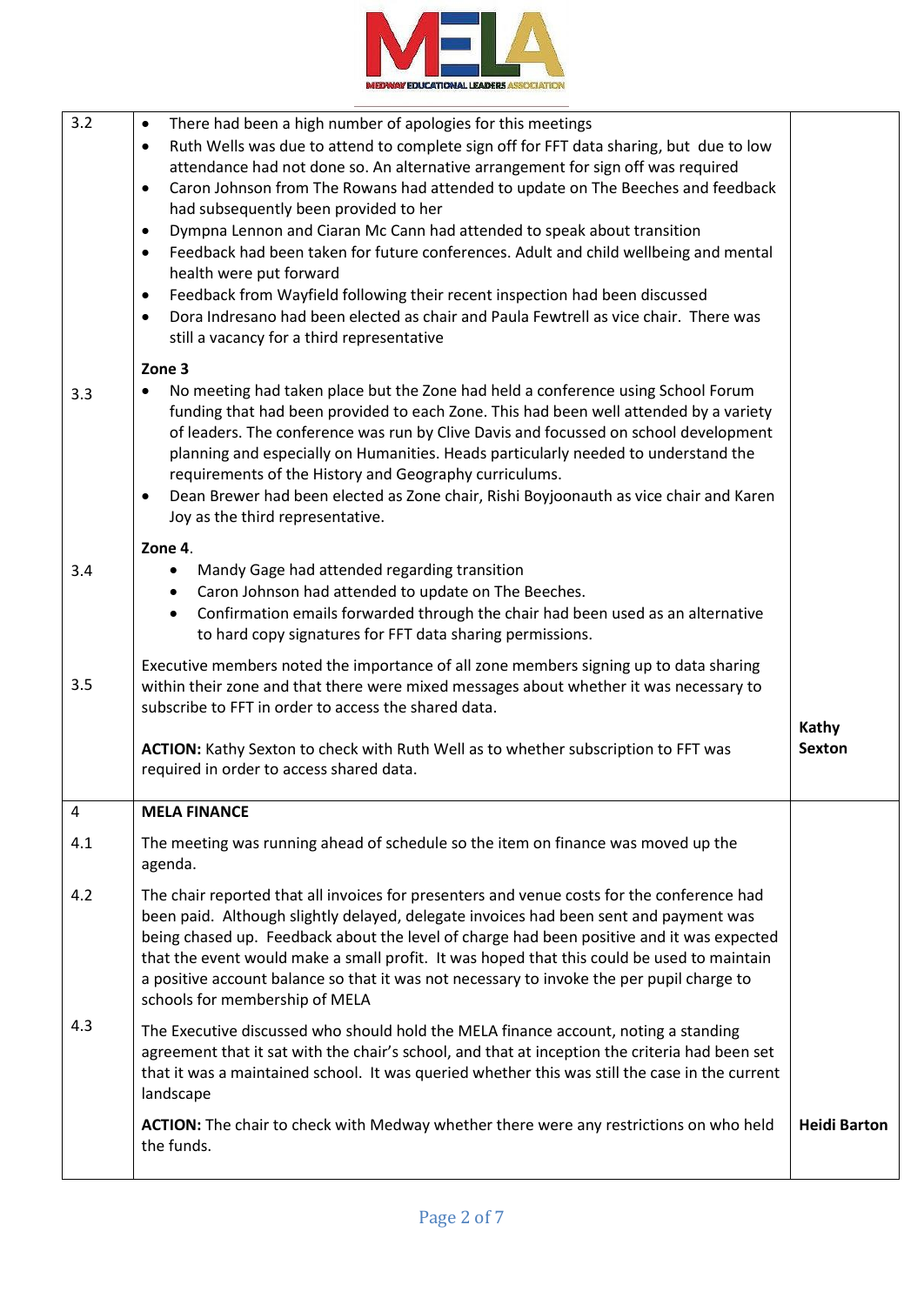

| 4.4 | Kathy Sexton advised that she was required to provide an impact report at the next School<br>Forum meeting in the autumn term.                                                                                                                                                                                                                                                                                                                                                                                                                                                                                                                                                                                                                                                                                                                                         | Kathy             |
|-----|------------------------------------------------------------------------------------------------------------------------------------------------------------------------------------------------------------------------------------------------------------------------------------------------------------------------------------------------------------------------------------------------------------------------------------------------------------------------------------------------------------------------------------------------------------------------------------------------------------------------------------------------------------------------------------------------------------------------------------------------------------------------------------------------------------------------------------------------------------------------|-------------------|
|     | <b>ACTION:</b> Kathy Sexton to circulate pro-forma for Zone chairs to complete for September                                                                                                                                                                                                                                                                                                                                                                                                                                                                                                                                                                                                                                                                                                                                                                           | Sexton/ALL        |
| 4.5 | Jon Carthy raised two finance related matters for heads to be aware of following his<br>attendance at the NAHT SE meeting. These related to holiday pay for support staff returning<br>from maternity and for those on term time only contracts. A number of LAs had been found<br>to have made incorrect calculations resulting in back payments being required. Dean<br>Brewer advised that as part of a Trust that had Greenwich schools, which had been one of<br>the LAs in which this applied, his calculations had been checked and found to be correct, so<br>was hopeful this would be the case for all Medway schools.                                                                                                                                                                                                                                       |                   |
|     | ACTION: John Carthy to forward advise note to the chair for onward circulation to schools<br>for information                                                                                                                                                                                                                                                                                                                                                                                                                                                                                                                                                                                                                                                                                                                                                           | <b>Jon Carthy</b> |
| 5   | <b>SAFEGUARDING UPDATE</b>                                                                                                                                                                                                                                                                                                                                                                                                                                                                                                                                                                                                                                                                                                                                                                                                                                             |                   |
| 5.1 | Kate Barry joined the meeting. She circulated a summary document which she spoke to and<br>undertook to email for circulation                                                                                                                                                                                                                                                                                                                                                                                                                                                                                                                                                                                                                                                                                                                                          |                   |
| 5.2 | The document covered email problems; annual safeguarding audit; Education People DSL,<br>MASH and whole school training; MCSB EHCP, safer recruitment and E-learning training;<br>Gaming and social networking briefing; MASH consultation request; Kent Police safer<br>schools co-ordinator.                                                                                                                                                                                                                                                                                                                                                                                                                                                                                                                                                                         |                   |
| 5.3 | Executive members asked about the annual safeguarding audit, how the information was<br>used, whether that information could be gained from other sources, eg reports within<br>CPOMS, so as to reduce school workload and whether the submission was statutory. They<br>were advised that the new tool, which would be issued in September for reporting against<br>the 19/20 year would be much more user friendly and useful to the school. The current<br>form should be used this year and was due for submission by October. The information was<br>collated and used to inform the training offer and Kate Barry's workplan; she had found<br>reading through the 64 (approx.) reports submitted the previous year useful, although<br>recognised this may be because she was new to post. She was not sure whether submission<br>was statutory but would check |                   |
| 5.4 | The Executive provided feedback on the training provision. They suggested that DSL training<br>was staggered so that it was not necessary to release all DSLs from the school at the same<br>time, thus potentially leaving the school without a DSL on site. A number of colleagues<br>commented that they were accessing training online through providers such as The Key or<br>Educare. Ms Barry advised that she had taken feedback on board and was liaising with the<br>training lead to address this.                                                                                                                                                                                                                                                                                                                                                          |                   |
| 5.5 | The Executive asked whether it was possible for a mechanism to be developed so that they<br>had timely feedback from MASH referrals. Kate Barry advised that she was attempting to<br>develop a system so that schools would receive automated email feedback. This led to a<br>discussion about the school generic safeguarding inbox. Some schools were using it to send<br>referrals but there were difficulties in accessing and/or forwarding responses. In addition,<br>there were some concerns about encryption, with some schools commenting that they<br>were receiving unencrypted information. Kate Barry advised that on advice from Medway<br>she had not been using the in-boxes universally but was happy to do so. She would<br>investigate issues with access and encryption.                                                                        |                   |
| 5.6 | The Executive sought clarification about whether it was necessary to submit a separate<br>MASH report if referrals were made via the portal. They were advised that they should use<br>the MASH form headings on the portal submission and make it clear that the information                                                                                                                                                                                                                                                                                                                                                                                                                                                                                                                                                                                          |                   |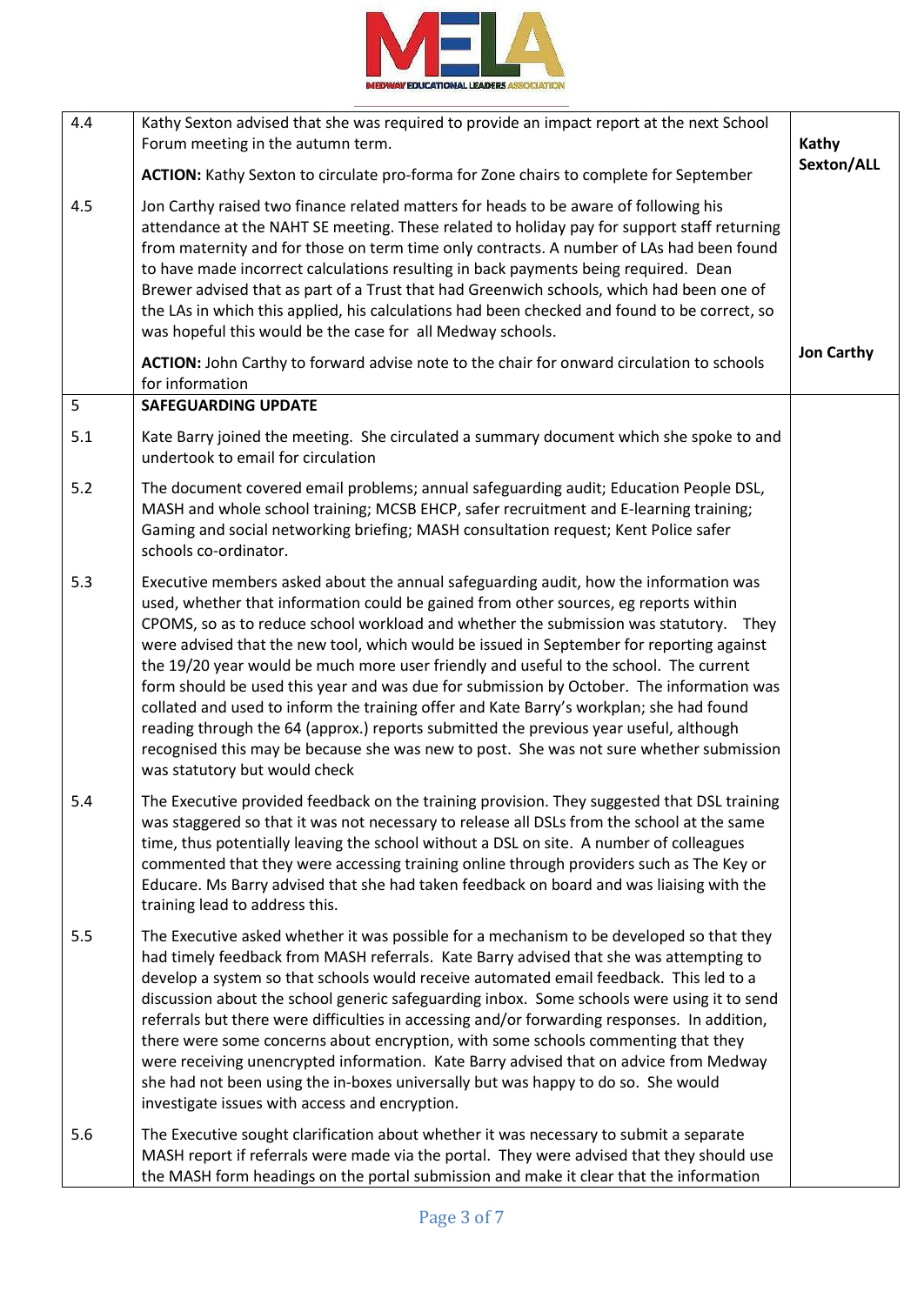

|     | submitted was the only information they had. Kate Barry said she would note this<br>information and school should not then be chased for further documentation. Schools<br>would still receive feedback on progress.                                                                                                                                                                                                                                                                                                                                                                                                                                                                                                                                                                                                                                                                                                          |                                        |
|-----|-------------------------------------------------------------------------------------------------------------------------------------------------------------------------------------------------------------------------------------------------------------------------------------------------------------------------------------------------------------------------------------------------------------------------------------------------------------------------------------------------------------------------------------------------------------------------------------------------------------------------------------------------------------------------------------------------------------------------------------------------------------------------------------------------------------------------------------------------------------------------------------------------------------------------------|----------------------------------------|
| 5.7 | The Executive also sought confirmation on the timings around MASH report requests. Kate<br>Barry provided an overview of the process and confirmed that the 4hr response window<br>opened when the parent had given consent to the social worker to send information to her.<br>The timing applied to office hours i.e. if consent was given at 4pm, the clock ran from 4pm $-$<br>5pm and then from 9am - 11am the following working day. She also advised that she was<br>happy to take information between those hours if helpful but did not require it. A question<br>was raised about submitting information during the holidays. Kate Barry advised that a<br>number of approaches were being trialled this summer and the most effective method<br>would be employed for future breaks. She commented that schools were the most<br>responsive of all the agencies involved and thanked colleagues for their support. |                                        |
| 5.8 | The Executive noted that the child protection policy, taking into account the 2019 statutory<br>guidance was in draft and should be available in September 2019                                                                                                                                                                                                                                                                                                                                                                                                                                                                                                                                                                                                                                                                                                                                                               |                                        |
|     | ACTION: check whether the annual safeguarding audit report was statutory<br>ACTION: email a copy of the summary report presented at this meeting to the chair for<br>circulation<br>ACTION: to investigate encryption concerns.                                                                                                                                                                                                                                                                                                                                                                                                                                                                                                                                                                                                                                                                                               | <b>Kate Barry</b><br><b>Kate Barry</b> |
|     | ACTION: any one not receiving the Police updates to forward preferred email address to<br>Kate Barry who will ensure this is passed on to the relevant Police contact.<br>ACTION: to forward Rebecca Avery's contact details to Nickie Forrest.                                                                                                                                                                                                                                                                                                                                                                                                                                                                                                                                                                                                                                                                               | <b>Kate Barry</b><br><b>ALL</b>        |
|     | ACTION: to feed back any additional thoughts on content for Gaming and Social networking<br>training                                                                                                                                                                                                                                                                                                                                                                                                                                                                                                                                                                                                                                                                                                                                                                                                                          | <b>Kate Barry</b><br><b>ALL</b>        |
|     | Kate Barry left the meeting                                                                                                                                                                                                                                                                                                                                                                                                                                                                                                                                                                                                                                                                                                                                                                                                                                                                                                   |                                        |
| 6   | PRIMARY FAIR ACCESS PANEL<br>Simon Harrington and John Watkins joined the meeting.                                                                                                                                                                                                                                                                                                                                                                                                                                                                                                                                                                                                                                                                                                                                                                                                                                            |                                        |
| 6.1 | John Watkins provided an overview of the background to the creation of a primary phase<br>fair access panel (PFAP) highlighting that it was in response to historic alarmingly high levels<br>of fixed term exclusion in Medway, though these were reducing, and was modelled on the<br>existing secondary phase panel. The current proposed protocol was to 2021, when The<br>Beeches was expected to start operating and a new protocol would be required.                                                                                                                                                                                                                                                                                                                                                                                                                                                                  |                                        |
| 6.2 | Simon Harrington commented on the effectiveness of the Secondary panel with the only<br>placement refusals being parental. In response to a question he explained that the panel's<br>purpose was to place in-year admissions often as a result of families new to area, exclusion<br>or parental choice and should not be confused with managed moves. There was an<br>expectation that where parents removed their child from a school to home educate, but<br>subsequently wished to place them at a school, they would be placed at the school from<br>which they had been withdrawn unless there were over-riding circumstances making this<br>unsuitable.                                                                                                                                                                                                                                                               |                                        |
| 6.3 | The difference between the interim PFAP and the Secondary model was headteacher<br>representation due to the relative numbers at each phase. The draft constitution proposals<br>for the PFAP were that he would chair, there would be representation from the LA exclusion<br>team and also 2 representative headteachers from each Zone. For consistency, it was<br>expected that the Zone headteachers would serve for at least a year and that it was<br>important that the panel had absolute decision-making authority.                                                                                                                                                                                                                                                                                                                                                                                                 |                                        |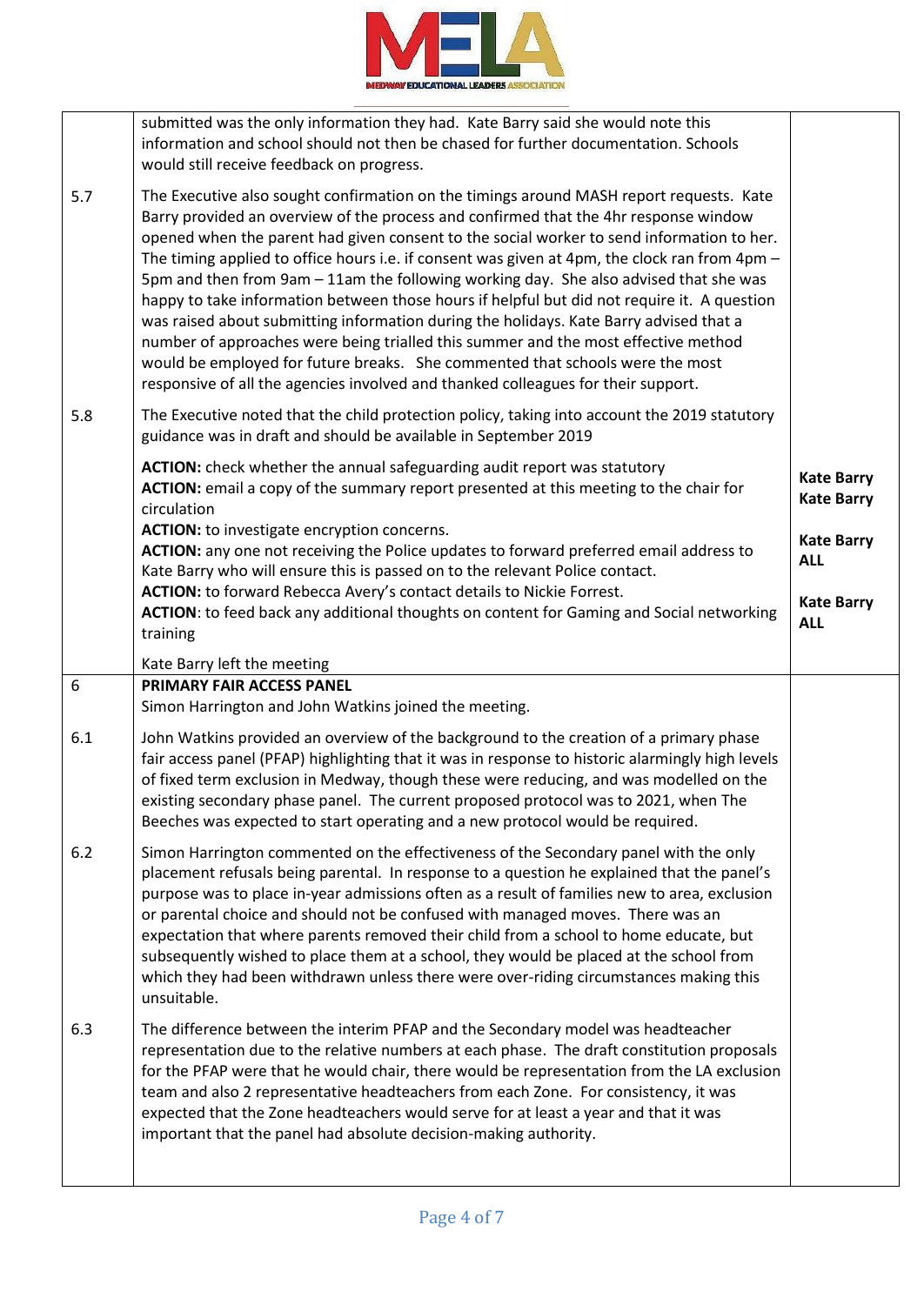

| 6.4            | The school that had been named as the most likely recipient of the child being discussed on<br>the basis of parental choice and any other relevant factors, would have the opportunity to<br>attend. Contextual data would be collected from all schools on a termly basis to be taken<br>account of in the decision-making process. Ongoing review would be part of the process to<br>ensure that no school was disproportionately impacted.                                                                                                                                                                                                                                                                                                                                                                                                                                                                                  |                                   |
|----------------|--------------------------------------------------------------------------------------------------------------------------------------------------------------------------------------------------------------------------------------------------------------------------------------------------------------------------------------------------------------------------------------------------------------------------------------------------------------------------------------------------------------------------------------------------------------------------------------------------------------------------------------------------------------------------------------------------------------------------------------------------------------------------------------------------------------------------------------------------------------------------------------------------------------------------------|-----------------------------------|
| 6.5            | Executive committee members queried whether there was an expectation that a final<br>decision was made at that meeting and if so, the opportunities for schools other than the<br>named school to be represented. It was suggested that either all schools that may be<br>considered suitable had the opportunity to attend the panel or no schools attended and the<br>decision was made based purely on contextual data, though it was noted that there was a<br>clause in the proposal that allowed the placement to be deferred to the next agenda if the<br>headteacher refused the placement. It was also noted that there was an appeal process<br>available for both parents and the school and also that in the case of maintained schools,<br>the LA had ultimate authority to direct a school to admit a child and in academies, the ESFA<br>had the same.                                                          |                                   |
| 6.6            | The Executive discussed the process for approving the proposal, noting that the<br>requirement was that a majority of schools voted in favour in order for the PFAP to be<br>implemented. It would then be legally binding on all Medway maintained schools and<br>academies. It was agreed that Simon Harrington would aim to get the final proposal and<br>draft process out to schools by the end of term for feedback, which would be taken account<br>of in preparing a final draft. Discussion and approval of the final draft should then be placed<br>on the first agenda of Zone meetings in the next academic year, with a view to commencing<br>the PFAP in term 2. It was suggested that headteachers were encouraged to read the PFAP<br>protocols already established in Greenwich and Kent to support their understanding, so that<br>the protocol could be agreed. There was consensus that a PFAP was needed. |                                   |
| 6.6            | Jon Carthy left the meeting                                                                                                                                                                                                                                                                                                                                                                                                                                                                                                                                                                                                                                                                                                                                                                                                                                                                                                    |                                   |
| 6.7            | A 'Principles of inclusion" document was shared. It was agreed that this should be put to<br>Zones for agreement.                                                                                                                                                                                                                                                                                                                                                                                                                                                                                                                                                                                                                                                                                                                                                                                                              |                                   |
|                | ACTION: Simon Harrington to circulate PFAP protocol and process to schools for<br>consultation before the end of term 6 and take account of any feedback in providing a final<br>draft ahead of the start of the academic year                                                                                                                                                                                                                                                                                                                                                                                                                                                                                                                                                                                                                                                                                                 | <b>Simon</b><br><b>Harrington</b> |
|                | ACTION: Zone chairs to place agreement to the PFAP protocol and process on Term 1<br>agendas. Encourage colleagues to review other PFAP protocols                                                                                                                                                                                                                                                                                                                                                                                                                                                                                                                                                                                                                                                                                                                                                                              | Zone chairs                       |
|                | ACTION: Zone chairs to place agreement to the principles of inclusion document on Term 1<br>agendas                                                                                                                                                                                                                                                                                                                                                                                                                                                                                                                                                                                                                                                                                                                                                                                                                            | Zone chairs                       |
| $\overline{7}$ | <b>CHILDREN'S UNIVERSITY</b>                                                                                                                                                                                                                                                                                                                                                                                                                                                                                                                                                                                                                                                                                                                                                                                                                                                                                                   |                                   |
|                | This item was deferred as Jane Glew had been unavailable                                                                                                                                                                                                                                                                                                                                                                                                                                                                                                                                                                                                                                                                                                                                                                                                                                                                       |                                   |
| 8              | <b>NHTSA AND MTSA CPD OFFER</b>                                                                                                                                                                                                                                                                                                                                                                                                                                                                                                                                                                                                                                                                                                                                                                                                                                                                                                |                                   |
| 8.1            | Esther Cook and Ashley Wicken joined the meeting.                                                                                                                                                                                                                                                                                                                                                                                                                                                                                                                                                                                                                                                                                                                                                                                                                                                                              |                                   |
| 8.2            | Ashley Wicken tabled a document outlining the proposed NHTSA CPD programme and<br>provided overview. He highlighted the NQT accreditation offer and that the associated<br>training could be accessed separately; mastery of the knowledge base curriculum, which<br>provided input that supports selection of the appropriate subject 'big ideas' develop and<br>the development of coherent sequencing of learning across key stages - it was not<br>necessary that the same person attend all 6 course modules; computer science training and<br>the funding arrangements for this; critical thinking in geography that was free of charge;                                                                                                                                                                                                                                                                                 |                                   |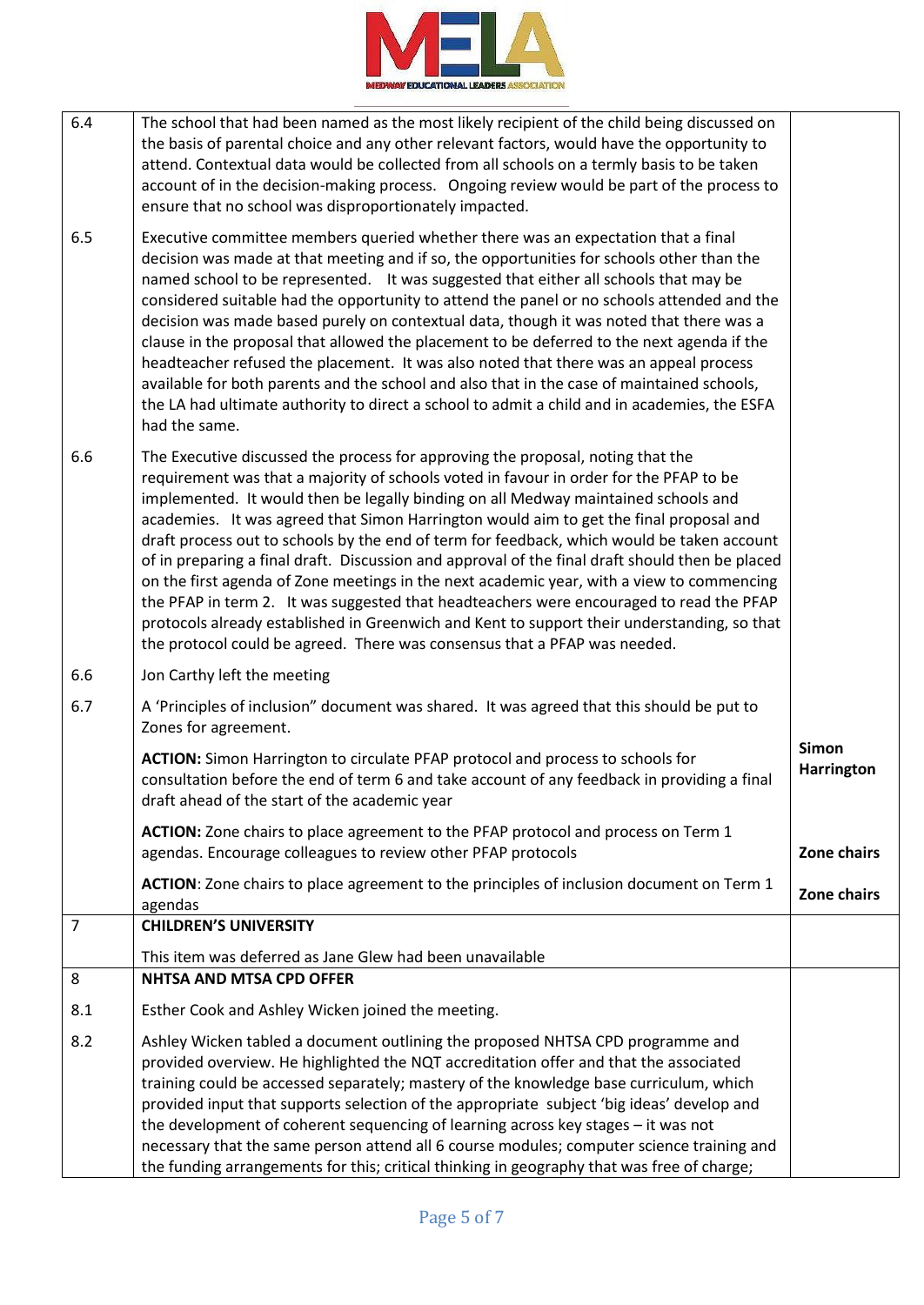

|                         | free of charge access to the NPQ courses; Tom Sherrington speaking at the March<br>conference. In response to a question he confirmed that the courses on subject knowledge<br>enhancement would run 3 times during the year.                                                                                                                                                                                                                                                                                                                                                                                                                                                                                                                                                                               |                               |
|-------------------------|-------------------------------------------------------------------------------------------------------------------------------------------------------------------------------------------------------------------------------------------------------------------------------------------------------------------------------------------------------------------------------------------------------------------------------------------------------------------------------------------------------------------------------------------------------------------------------------------------------------------------------------------------------------------------------------------------------------------------------------------------------------------------------------------------------------|-------------------------------|
| 8.3                     | Esther Cook circulated and spoke to two documents outlining the work being done to<br>facilitate subject leader network groups and a lead practitioner programme proposal. The<br>former were currently free of charge thanks to the support of LLEs and run as twilight<br>sessions. She went on to introduce the idea of a CPD and networking programme on<br>'excellence in teaching practice'. In response to questions she confirmed that this was<br>aimed at supporting already excellent classroom practitioners to develop even further and<br>become adept at sharing their excellence. The hope was that colleagues would come<br>forward to facilitate sessions and that ultimately it would become a self-sustaining network,<br>with the first cohort facilitating the next cohort and so on. |                               |
| 8.4                     | The initial response from the Executive was positive. They were of the view that across<br>both offers it was possible to provide for both primary and secondary colleagues at the<br>same time where content was generic teaching craft rather than subject specific.                                                                                                                                                                                                                                                                                                                                                                                                                                                                                                                                      |                               |
| 8.5                     | Esther Cook highlighted Read, Write, Inc training being offered at the beginning of the year<br>on 9 <sup>th</sup> and 10 <sup>th</sup> September and MTSA aspiring middle leader and aspiring senior leader<br>courses. She thanked colleagues at Brompton Westbrook for ensuring a Primary rather than<br>Secondary focus. She invited offers of facilitation and also offers to host teach-meets.                                                                                                                                                                                                                                                                                                                                                                                                        |                               |
|                         | ACTION: All to email esther.cook@sjwms.org.uk or sarah.e.smith@sjwms.org.uk with any<br>feedback or offers to facilitate sessions or host 'teach-meets'                                                                                                                                                                                                                                                                                                                                                                                                                                                                                                                                                                                                                                                     | <b>ALL</b>                    |
| 8.6                     | Ashley Wickens queried whether sold podcasts of course content would be useful, where<br>staff were unable to attend sessions. The Executive commented that it would be<br>worthwhile to try                                                                                                                                                                                                                                                                                                                                                                                                                                                                                                                                                                                                                |                               |
| 8.7                     | The Executive asked whether it would be possible to produce posters of CPD opportunities<br>for display in staff rooms.                                                                                                                                                                                                                                                                                                                                                                                                                                                                                                                                                                                                                                                                                     | <b>Esther</b>                 |
|                         | <b>ACTION:</b> CPD providers to liaise to produce and circulate CPD posters for staff rooms                                                                                                                                                                                                                                                                                                                                                                                                                                                                                                                                                                                                                                                                                                                 | Cook/Ashley<br><b>Wickens</b> |
| $\boldsymbol{9}$<br>9.1 | <b>REPRESENTATON NEEDED ON GROUPS</b><br>Reducing Parental Conflict Programme. - Alex Moir reported on having attended the<br>pilot meeting. The group was chaired by Andy Willets and had broad representation<br>including from parent groups. Its purpose was to look at the impact on children from a<br>young age of parental conflict and how to reduce this. It was agreed that it appeared<br>to be an interesting piece of work and should be publicised to all headteachers with a<br>response from those interested going direct to Andy Willets.                                                                                                                                                                                                                                                |                               |
| 9.2                     | Strategic MASH Board - Nickie Forrest had attended and found it interesting and<br>worthwhile. Feedback from Zones was requested about the quality of social work<br>support; they looked at the reasons for referrals and the usage of the single point of<br>access. These were domestic violence and schools and police were the predominant<br>referrers. She was happy to continue as the MELA rep but suggested that for diary<br>management purposes it would be useful to have another rep as well. The opportunity<br>should be circulated and initial enquiries referred to Nickie Forrest.                                                                                                                                                                                                       |                               |
| 9.3                     | Medway Education Partnership - Gavin Evan reported that the group was set up by Cllr<br>Potter. There was a strategic plan that had been previously circulated. Three<br>headteacher representatives were requested, and it was agreed that the MELA chair<br>should be one of these                                                                                                                                                                                                                                                                                                                                                                                                                                                                                                                        |                               |